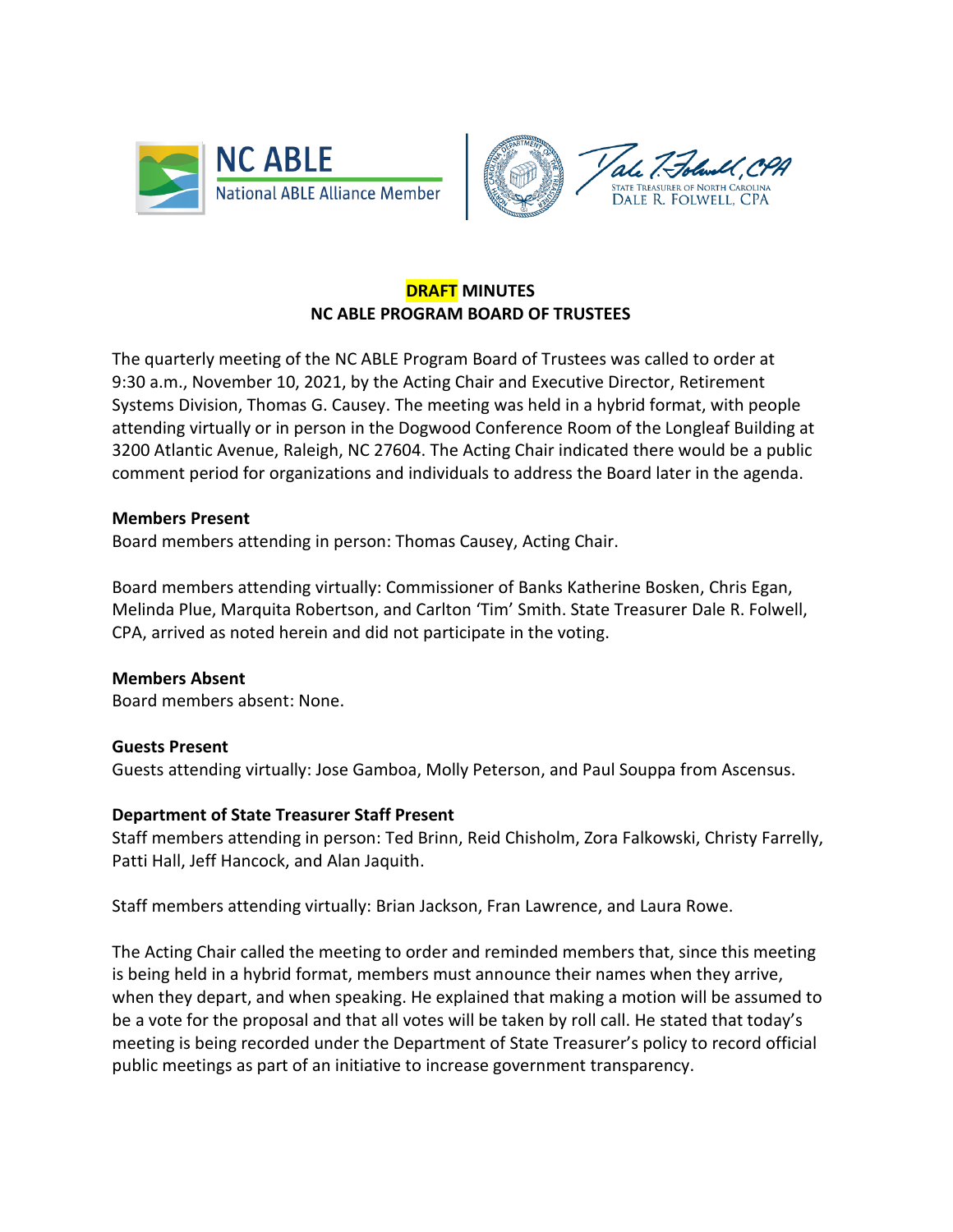### **Ethics Awareness and Identification of Conflicts or Potential Conflicts of Interest**

The Acting Chair asked, pursuant to the ethics rules, about board member conflicts of interest. No conflicts of interest were identified.

### **Approval of Minutes**

The Acting Chair entertained a motion to approve the minutes of the August 11, 2021 NC ABLE Program Board of Trustees meeting. Commissioner Bosken so moved and Mr. Egan seconded. The motion passed by a unanimous roll call vote of 4-0. Responses from Ms. Plue and Ms. Robertson were not recorded.

The Acting Chair shared with the Board that Adonis Brown passed away in July. He commented that Mr. Brown was a passionate advocate for people with mental and physical disabilities and served with The Arc of North Carolina. Mr. Egan commented that Mr. Brown was a great friend and a very strong advocate for people with disabilities. He will be greatly missed.

### **National ABLE Alliance Program Manager Search Update**

The Acting Chair recognized Mr. Jeff Hancock to provide an update on the National ABLE Alliance's program manager search. Mr. Hancock said that Illinois, the lead state in the National ABLE Alliance, awarded the contract to Ascensus. Illinois is still discussing final contract terms and extended the current contract with Ascensus through January 31, 2022 to allow additional time for negotiations. This contract extension also applies to each state's implementation agreement. Once the contract is finalized, a special board meeting may be required to accept a new implementation agreement.

The Acting Chair commented that typically staff would now be presenting a budget for the new calendar year for the NC ABLE Program; however we cannot present a budget at this time since the North Carolina legislature has not yet approved a state budget.

#### **Communication and Marketing Update**

The Acting Chair recognized Ms. Zora Falkowski to provide an update on communication and marketing efforts for the NC ABLE Program (included the Board's materials). Ms. Falkowski thanked Treasurer Folwell for helping turn National Disability Employment Awareness month into an ongoing campaign and promoting the ABLE-to-WORK provision across the state. She also thanked Ms. Plue for her involvement in several media opportunities. Ms. Falkowski shared that staff continues to make presentations with organizations and groups. She continued that there's a great increase in the program's digital reach and staff is able to correlate the increased website traffic with the Treasurer's locations during his ABLE-to-Work tour across the state.

## **Administrative Update**

The Acting Chair recognized Mr. Jose Gamboa from Ascensus, Interim Relationship Manager for the program, to provide an administrative update (included in the Board's materials). He